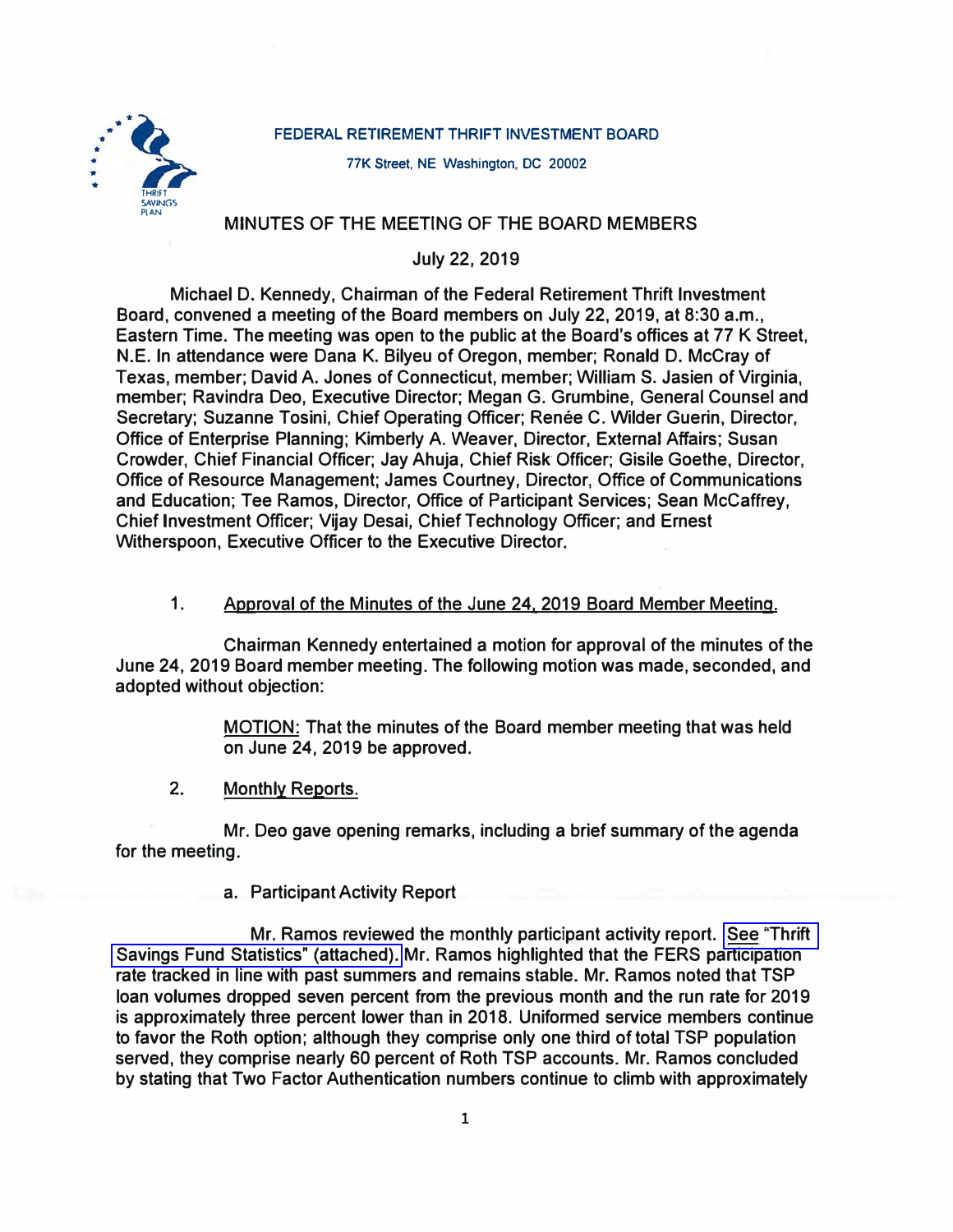**215,000 participants opting in since implementation. In response to Member Jasien's question about the reduction in TSP loan volumes, Mr. Ramos explained that the seven percent reduction is seasonal and that otherwise loan volume is stable.** 

**b. Legislative Report**

**Ms. Weaver provided an update on S.439, the "End Plush Retirements**  Act," which, *inter alia*, would allow members of Congress to opt out of Federal **Employees Retirement System (FERS} participation while still allowing their participation in TSP. S.439 is scheduled for committee markup on July 24, 2019.** 

**Ms. Weaver noted that the House Department of Defense (DOD} authorization bills included two recently added provisions: the first requires DOD and the Department of Veterans Affairs to submit an evaluation report of their respective best practices on financial literacy education to separating service members to Congress; and the second requires DOD to submit a report to Congress on military spouse financial readiness.** 

**In response to a question from Member McCray, Ms. Weaver explained that reports indicate possible agreement on reaching an extension of the debt limit, depending on other agreements on budget caps and spending offsets.** 

**In response to a question from Member Jasien, Ms. Weaver briefly discussed the status of H.R. 1994, the SECURE Act, and S.972, the Retirement Enhancement and Savings Act (RESA). Ms. Weaver explained that the SECURE Act delay is due to the recent addition of provisions providing tax incentives for home schooling. Industry is working with members of Congress to advance this legislation.** 

- **3. Quarterly Reports.**
	- **c. Investment Performance**

**Mr. McCaffrey first reviewed the monthly investment performance report before going into the quarterly report. [See "June 2019 Performance Review - G,](https://www.frtib.gov/pdf/minutes/2019/July/MM-2019July-Att2.pdf)  [F, C, S, I, and L Funds" \(attached\).](https://www.frtib.gov/pdf/minutes/2019/July/MM-2019July-Att2.pdf) Mr. Mccaffrey noted that for the month, BlackRock's performance for the F, C, S, and I funds was in line with indices. For the year to date, BlackRock's performance for the F, C, and S Funds was in line with the respective indices. Its performance for the I Fund was 37 basis points ahead of the International Index, primarily attributable to tax effect.** 

**Mr. McCaffrey noted that the market seemed focused on economic growth through much of the month. Meanwhile, the Federal Reserve expressed an intent to sustain the U.S. economic expansion, a sentiment interpreted by many observers as a signal of forthcoming interest rate cuts. This expectation fueled investor appetite for stocks, leading to strong gains for the C and S Funds. The I Fund also posted a significant increase, helped by a weaker U.S. dollar. Hope for de-escalation of**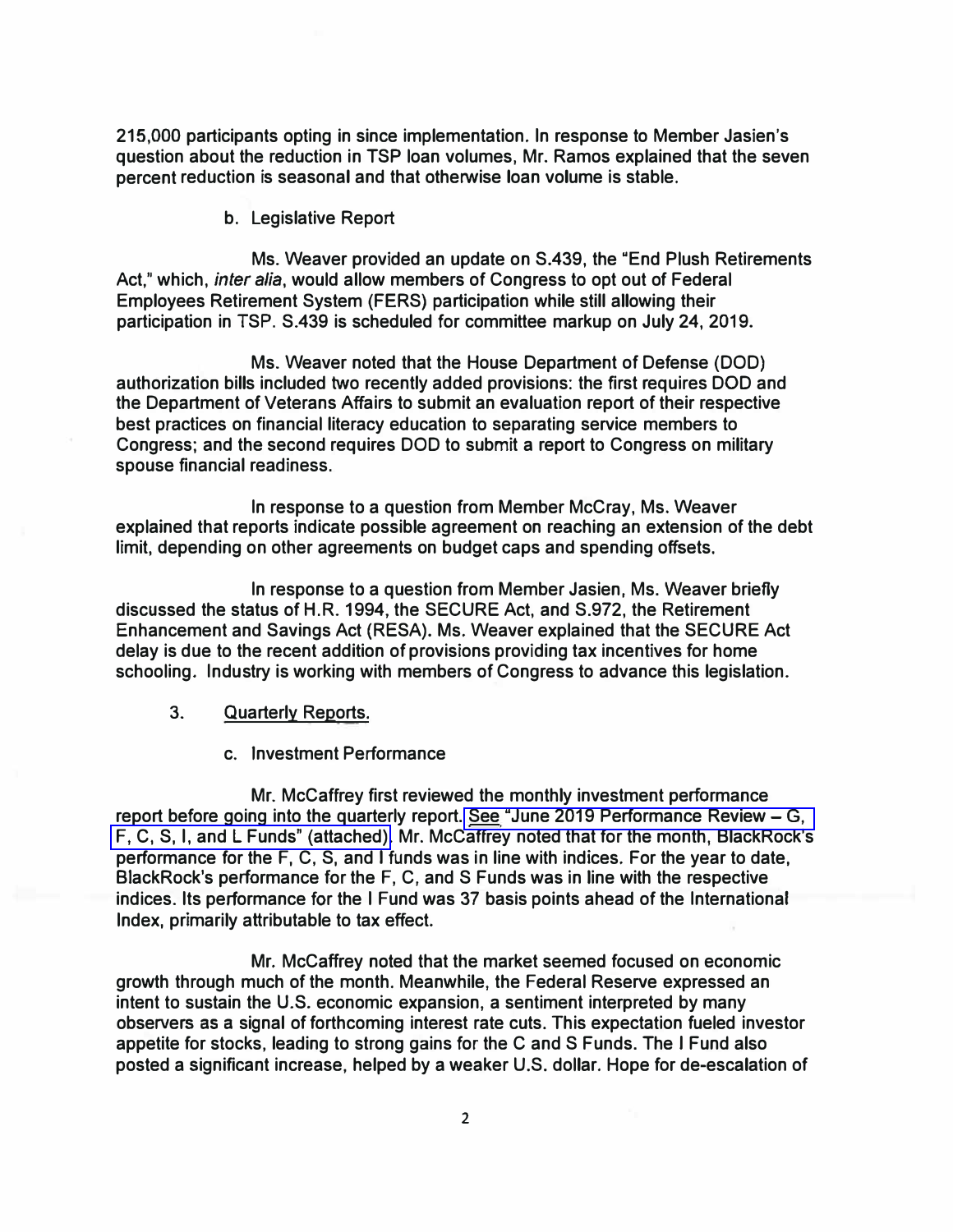trade tensions further boosted stocks. Finally, falling interest rates propelled the F Fund to a gain. All of the L Funds posted positive returns.

Mr. McCaffrey reported that U.S. stocks are ahead month-to-date through Friday, July 19. The C Fund is ahead by 1.29 percent. The S Fund is up 0.5 percent, International stocks are a bit behind, with the I Fund down 0.17 percent. The F Fund is just about break even at the moment, ahead by 0.01 percent.

Lastly, Mr. McCaffrey presented quarterly updates, reporting that an audit of BlackRock proxy voting found no exceptions to established quidelines during the first quarter of 2019. Mr. McCaffrey continued his quarterly presentation with a report on class action settlements. There were 55 claims open at the start of the first quarter of 2019. Ten claims were opened during the quarter. Four claims were closed in the S Fund, one of which was due to Administrator action and three claims were settled for a total of 204,173 dollars. At the end of the quarter, 61 claims remained open.

Chairman Kennedy entertained a motion to affirm the current investment policies. The Board members made, seconded, and adopted the following resolution by unanimous vote:

#### **RESOLUTION**

WHEREAS the Federal Employees' Retirement System Act of 1986, as amended (5 U.S.C. § 8401 et seq.) provides the Board members shall establish policies for the investment and management of the Thrift Savings Fund (5 U.S.C. § 8472(f) (1) and (2)); and

WHEREAS the Board members at this meeting have reviewed the investment performance and investment policies of the Government Securities Investment Fund, the Fixed Income Index Investment Fund. Common Stock Index Investment Fund, the Small Capitalization Stock Index Investment Fund and the International Stock Index Investment Fund: and

WHEREAS the Board members are satisfied with the investment performance and investment policies of these Funds;

NOW THEREFORE BE IT RESOLVED that the current investment policies for the Government Securities Investment Fund, the Common Stock Index Investment Fund, the Fixed Income Index Investment Fund, the Small Capitalization Stock Index Investment Fund, and the International Stock Index Investment Fund are affirmed without change.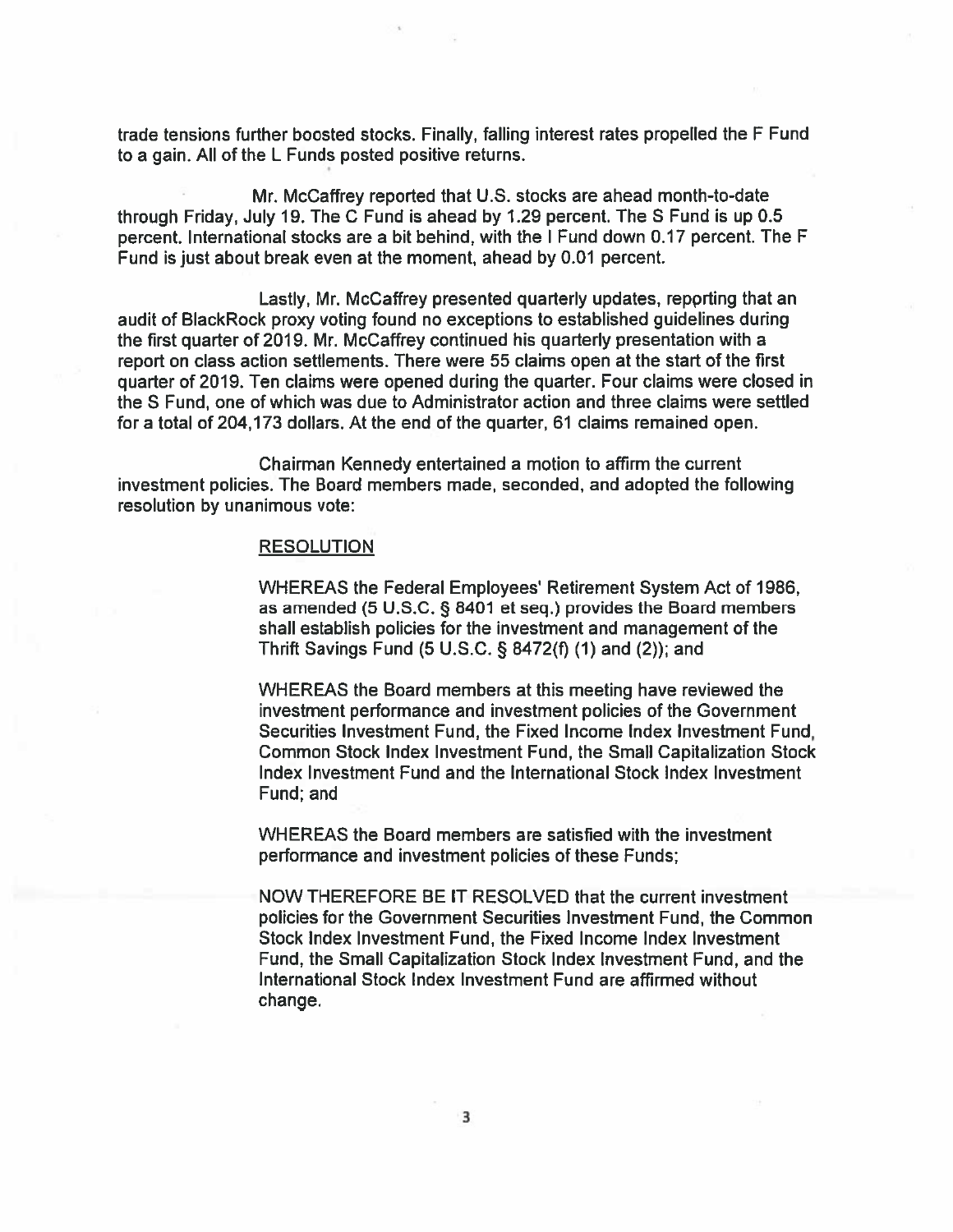### **d. Budget Review**

**Ms. Crowder presented the 3rd quarter budget review[. See "FRTIB FY](https://www.frtib.gov/pdf/minutes/2019/July/MM-2019July-Att3.pdf)  [2019 3rd Quarter Budget Review" \(attached\).](https://www.frtib.gov/pdf/minutes/2019/July/MM-2019July-Att3.pdf) Ms. Crowder reported that the Agency's spending is 94 percent in alignment with target; the spend plan target was 293.4 million dollars, of which 275 million dollars or 76 percent, has been executed. Ms. Crowder reported that the Plan's average assets total approximately 575.5 billion dollars and the budget is 360.6 million dollars.** 

**In response to a question from Member Jasien, Ms. Crowder agreed to provide the TSP asset to expense ratio in future budget reporting. In response to a question from Member McCray, Mr. Dec explained that the next fiscal year's budget will be presented to the Board in September. In response to a question from Member Bilyeu, Mr. Deo described that an increased budget proposal would be due to resources required to serve an increased TSP participant and beneficiary population. In response to follow on questions from Members McCray and Jones, Mr. Dec agreed to address ITrelated expenses and efficiencies gained as a result of IT investments when the budget is presented to the Board.** 

**e. Audit Status**

**Mr. Boone provided a quarterly update on the status of the Agency's open audit findings. [See "Audit Status/Security & Remediation Status" \(attached\).](https://www.frtib.gov/pdf/minutes/2019/July/MM-2019July-Att4.pdf) Twelve audits have been completed thus far in FY 2019 and nine audits are in progress for this fiscal year, which include the FISMA FY 2018 audit.** 

**Mr. Deo provided an update on the remediation status of audits. The FY 2019 goal for audit closures was 120. As of June 30, 2019, 138 findings were closed. Audit findings activity was presented from two perspectives: that of auditors and that of the Agency. According to auditors, 407 audit findings remain open in FY 2019. According to the Agency, 293 audit findings remain open for the fiscal year. The difference in numbers is due to non-concurrence and findings that have closed but have not yet been re-visited by the auditors.** 

**In response to questions from Member Jasien, Mr. Deo clarified that the Agency's audit findings closures track.with EBSA closures. In response to Member Jones' question, Mr. Deo agreed to provide regular independent verification and validation initiative updates to the Board, ranked by risk to the Agency. In response to a question from Chairman Kennedy, Mr. Deo noted that the continued focus on remediating audit findings requires elevated resources, which will be reflected in the budget presentation to the Board in the coming months.** 

4. **Additional Withdrawals Project Update.**